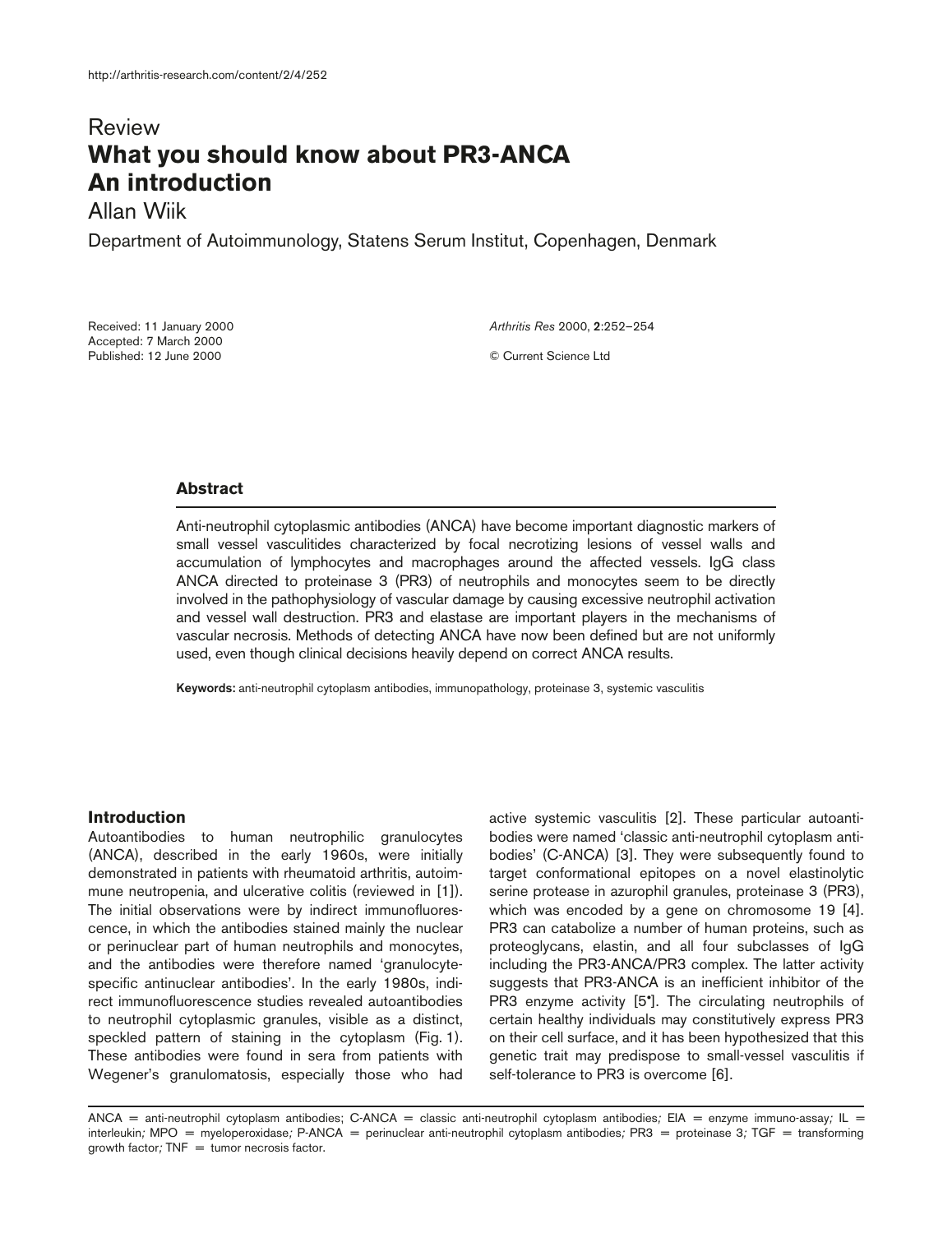## **Methods of detecting ANCA**

In most laboratories, screening for ANCA is done by use of an internationally agreed indirect immunofluorescence technique using human buffy-coat cells as substrate [7]. Sera positive for C-ANCA are further tested by direct enzyme immunoassay (EIA) to reveal their specificity for either purified PR3 or myeloperoxidase (MPO) as target antigen, both of which can give rise to a C-ANCA staining pattern [8•]. The great majority of MPO-ANCA-positive sera, however, bind to neutrophils in a perinuclear ANCA (P-ANCA) fashion, caused by artifactual redistribution of MPO when the cell is permeabilized with ethanol. Whereas the standard indirect immunofluorescence technique for detection of ANCA gave comparable results in many different laboratories from the beginning, it was necessary to set up a European multicenter study to standardize direct EIA techniques for quantifying PR3-ANCA and MPO-ANCA [9]. This multicenter study showed that both EIA techniques could be standardized, and also that PR3 purified by several different methods was suitable for quantifying PR3-ANCA. To optimize the clinical usefulness of the assays, cut-off levels of PR3-ANCA and MPO-ANCA were selected that gave a high diagnostic specificity towards inflammatory disease control patients, distinguishing vasculitis patients from patients that may be mistakenly diagnosed as having vasculitis but have no or low levels of ANCA [10•]. Optimum diagnostic specificity required the use of indirect immunofluorescence and EIA in combination [10•]. Thus, the simultaneous presence of C-ANCA and PR3-ANCA clearly indicated systemic small-vessel vasculitis, and so did the simultaneous presence of P-ANCA and MPO-ANCA. Recently, data have been reported indicating that a higher sensitivity may be attained without losing diagnostic specificity if the PR3 used for EIA is captured using a mouse monoclonal antibody directed to an epitope that is not recognized by human PR3-ANCA [11].

### **Clinical usefulness**

It is now well recognized that C-ANCA/PR3-ANCA is found in about 80% of patients with Wegener's granulomatosis, and also in about 35% of patients with microscopic polyangiitis, Churg–Strauss syndrome, and renal-limited rapidly progressive glomerulonephritis [12]. The respective frequencies of P-ANCA/MPO-ANCA in these diseases are around 15%, 50%, 40%, and 50%. The prevalence of PR3-ANCA in patients with Wegener's granulomatosis depends greatly on the vasculitic disease activity and the extent of vasculitis when the blood is sampled. A practical consequence of finding positive C-ANCA/PR3-ANCA results has been a great increase in the correct diagnosis of small-vessel vasculitides [13]. Preliminary data indicate that fluctuations in PR3-ANCA levels as measured by capture EIA may better reflect disease activity than direct EIA methods [11]. A number of clinical differences have been found between vasculitis in patients with PR3-ANCA and those with MPO-ANCA

#### **Figure 1**



PR3-ANCA of the IgG class giving rise to a typical granular cytoplasmic staining of neutrophils by indirect immunofluorescence. Arrow shows negative staining of lymphocyte.

[14•]. The former have more upper-airway involvement and are more likely to get clinical relapses of their disease than MPO-ANCA-positive patients, who exhibit more renopulmonary involvement and get fewer relapses. Granulomatous lesions are more common in patients with PR3-ANCA than in those with MPO-ANCA.

## **Relation between ANCA and focal necrotizing vascular lesions**

A characteristic feature of the small-vessel vasculitides associated with ANCA is the focal necrotizing damage of capillaries, venules, and sometimes arterioles [15]. The necrosis is thought to be the result of vigorous intravascular activation of neutrophils in the microvasculature. It is known that activation of neutrophils by certain cytokines and chemokines, eg TNF-α, IL-1β, TGFβ, and IL-8, or by microbially derived products such as lipopolysaccharides or enterotoxins can result in strong expression of myeloidcell lysosome contents such as PR3 on the cell surface of neutrophils and monocytes [16]. IgG ANCA directed to PR3 has been shown to act as a strong costimulatory signal for these cells, which then release lysosomal enzymes, oxygen radicals, and nitrogen oxide to their adjacent surroundings, in this case the microvascular endothelium. Neutrophils at this stage of activation are inflexible and unable to deform, and thus get stuck in the microvasculature [17]. Release of PR3 from neutrophils and monocytes leads to detachment and cytolysis of endothelial cells, probably through induction of apoptosis [18]. In addition, reactive oxygen species as well as lysosomal enzymes probably damage vascular basement membranes. The characteristic focal necrotizing features of the